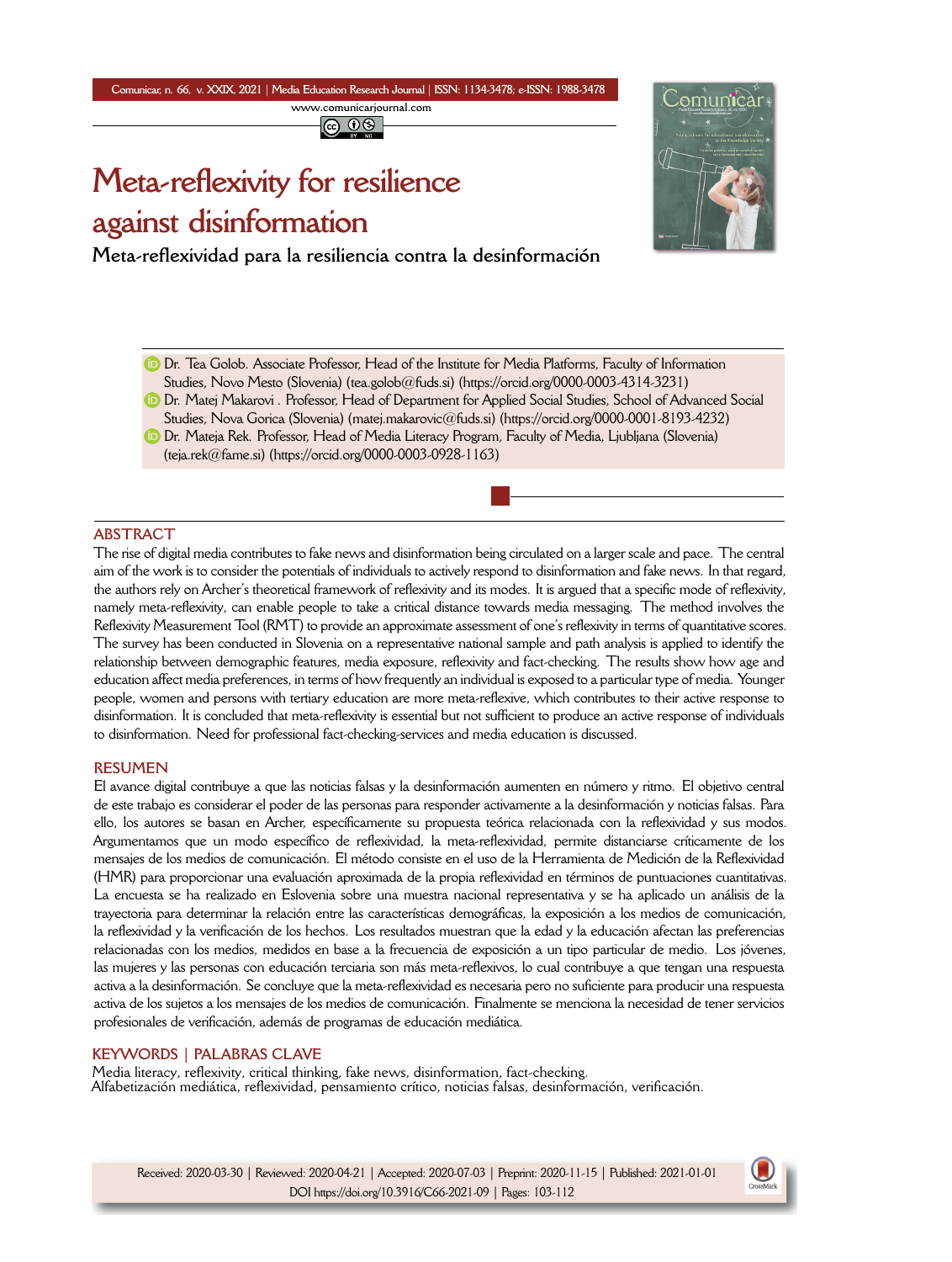In this article, we address the increasing complexity of media communication and the ability of audiences to comprehend information in the context of the unprecedented rise of ICT development. The digital revolution has thrust us into an immense flow of information pervading all facets of our everyday lives. Surrounded by incomprehensible loads of news, images, and opinions streaming through various interconnected devices, such as tablets, smartphones, computers, and televisions, we have all been immersed in mass media abundance.

In that regard, we must never forget that what media offer us (i.e., providing news and daily information concerning various elements of our reality) is never a direct reflection of reality but a media construction (Hall et al., 2013; Strutt, 2019). News media messages and representations are reductionist in comparison to the actual reality. They can be simplified or distorted versions of reality or they can simply be wrong, fake, or even intentionally misleading. The issue of their accuracy seems to be particularly crucial in the case of news reporting, which have the purpose of carrying out an informative or interpretative function and having a guiding principle of objectivity. Their ideal mission can be, however, often called under question. One can hardly overlook the debates provoked by the impact of media on voting results in presidential elections in the US, and in the UK's Brexit referendum (Goering & Thomas, 2018).

The contemporary flood and pervasiveness of information, have accelerated the influence of the «dark side» of the media landscape referring to the current rise of fake news and disinformation. The latter media messages are, however, not a new phenomenon. A walk through the history of propaganda (Barclay, 2018; Taylor, 2003) and through the psychology of lies (DePaulo, 2018) clearly reveals that having power over the flow of messages and controlling their content are inherent parts of mass communication processes. While deliberate manipulation, censorship, and lies are commonly regarded as unethical and harmful, they are still (too) often deployed in the media landscape. Due to dependence of credibility assessment processes of news shared online on the strength of social ties between the sharer of the item and its recipient (Samuel-Arzan & Hayat, 2019), the issue of fake news and disinformation has put digital journalism and media credibility even more at stake (Lotero-Echeverri et al., 2018). Coping with disinformation has become difficult to handle, regardless of whether fake news is planned, manipulative or even unplanned - when originating from ignorance, or from a firm, even fundamentalist beliefs.

Lazer et al. (2018) identify two categories of interventions against fake news: 1) Those aimed at empowering individuals to evaluate the fake news they encounter; 2) Structural changes aimed at preventing exposure of individuals to fake news in the first instance. Our focus is on the first category. Learning how to use media and also how to participate in dynamic processes of communication and creation processes of media messages have become a necessity and an integral part of individuals' life. Media literacy is the outcome of the media education processes of teaching and learning about media (Buckingham, 2003). It refers not just to skills enabling us to use new emerging media or create online messages, but also to understanding how media works in this changing environment and to the ability to analyse and evaluate the media content (Livingstone, 2004). Furthermore, it also highlights the necessity to comprehend the intents and consequences of media messages and ability to critically analyse multiple codes (Rivera-Rogel et al., 2017).

Critical thinking is a core element of media literacy. It is the ability of individuals to use and at the same time, autonomously and critically interpret the flow, content, values and consequences of the use of various media messages.It also enables them to participate in the creation of media messages (Martens, 2010; Martens & Hobbs, 2015). Improving critical thinking and digital media literacy has thus become of strategic importance for active citizenship (European Commission , 2018: 25). Media literacy includes cognitive, emotional and social competences, and the ability to focus on creative problem solving (Hobbs, 2010; Sonck et al., 2012; Mascheroni & Murri, 2014). It is commonly argued that critical thinking empowers digital media users to interrogate the accuracy of information and to identify dated, biased, fake, or exploitative information and their sources. It can empower them to counter unfair and inaccurate representations. It can guide them to make better-informed media choices and enable them to select intelligently, although being overwhelmed by an abundance of information and services online. While [exploring individuals' capa](https://doi.org/10.3916/C66-2021-09)bilities for critical thinking, we link the active response to media information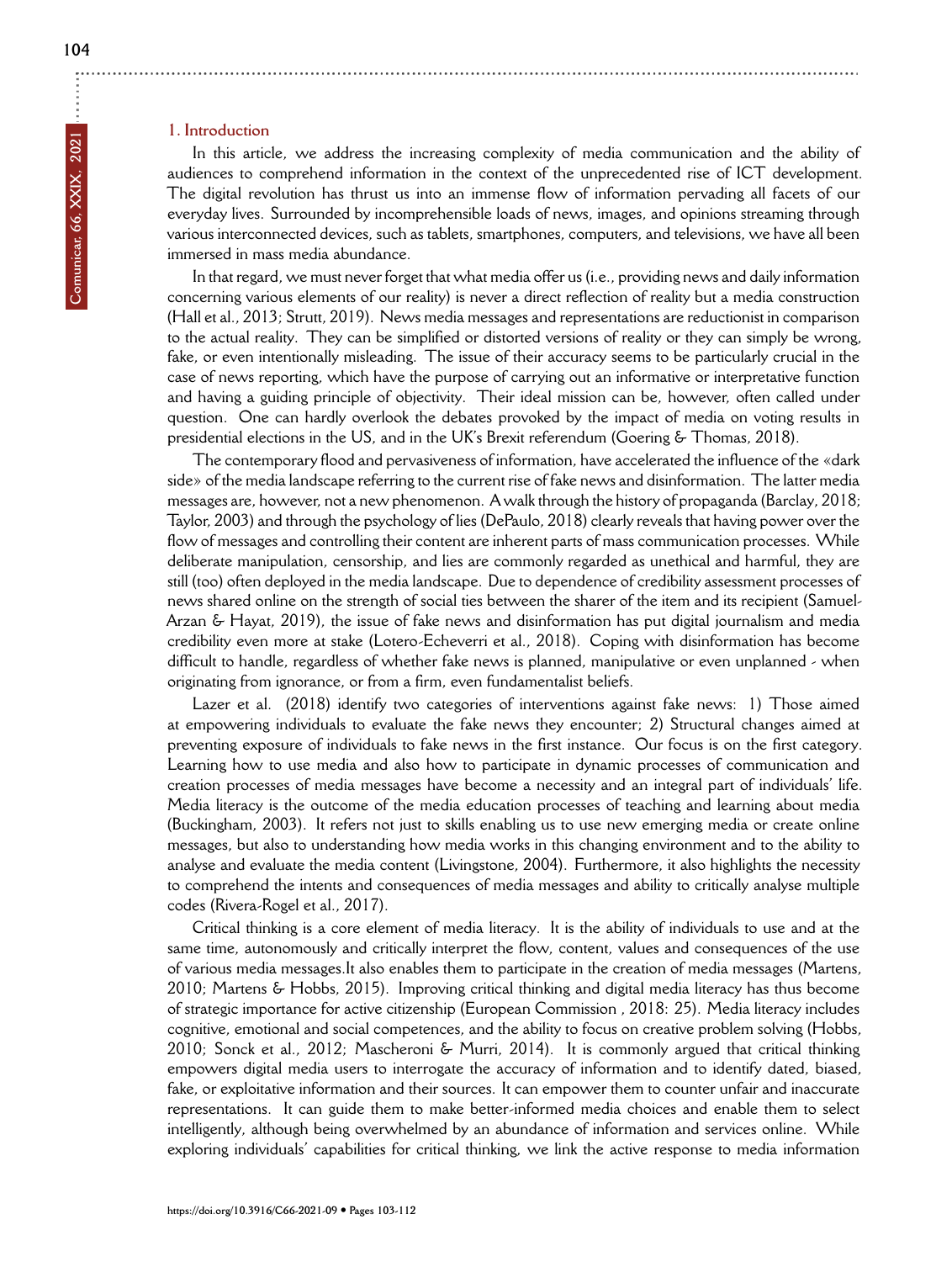to Margaret Archer's theoretical framework of reflexivity and its modes (Archer, 2007; 2012). In her opinion, contemporary society is increasingly morphogenetic, due to the mutual reinforcement of structure and culture through positive feedback (Archer, 2012). The lack of synchrony between both levels is contributing to the emerging social and cultural complexity, which is producing even more variety, making it increasingly difficult for people to comprehend it. Media are a constituent of the social environment, which has become imbued with a morphogenetic impetus. They reflect the institutional and ideational transformations and are also contributing to the tensions between the structural and cultural domains. As Archer (2012: 37) says, «to encounter news and opinions wildly at variance with those of TV family members, to explore forbidden and even to extend it and to assume one or many cyber personas, these surely beat the children's encyclopaedias that had been the baby boomer' resort for flat information».

The morphogenetic impetus, however, does not merely expand the variety of meanings to select but also encourage people to develop skills to act upon them properly. A critical role in that regard is played by reflexivity, which Archer defines as «the regular exercise of the mental ability, shared by all normal people, to consider themselves in relation to their (social) contexts and vice versa » (Archer, 2007: 4). It enables people to actively respond to the social environment, including the media landscape. Reflexivity takes place through inner dialogue, which enables people to define their concerns, develop projects and establish practices.

The media are a part of the social context, which can trigger our inner world and enhance our internal conversation. As Archer (2012) says, due to new situational contexts and their complexity, we are placed in a variety of contested material and ideational settings, which are encouraging us to determine our own role and position in society. However, it is not just reflexivity as such, which enables us to actively respond to the social environment and media, respectively, but especially its modes. They are crucial in defining how can we become an active agent and critically re-evaluate the social context in terms of being able to cope with «digital distraction» (Carrigan, 2017) provided by the flood of media information.

Based on her qualitative research insights, Archer (2007) recognised four different modes of reflexivity. The first is a communicative reflexivity, which needs a confirmation from others in order to lead to action, and it is also associated with traditional society, as it is collectivistic towards the social. The second is an autonomous reflexivity, which is self-contained and directly leads to action. It is seen as a product of modern society. The third is a meta-reflexivity resulting from late-modern condition, which enables individuals to critically evaluate previous inner dialogues and to be critical about their effective action. In addition, there is also a fractured mode, which does not lead to any purposive action and causes personal distress and disorientation.

As Archer (2012) says, there is only one mode of reflexivity that enables us to properly respond to the ever-changing, morphogenetic society, i.e. meta-reflexivity. Therefore, we argue that only that mode of reflexivity can enable us to take a critical distance towards the media content and its reporting. Metareflexivity is imbued with the search for the relative autonomy of the structural and the cultural domains. Those who are capable of regularly taking critical stances towards the social domain are supposed to also be more skilled in terms of media literacy. They should be more motivated to verify information available to them and to be critical towards the media content.

This has led us to propose our main research question regarding whether one's meta-reflexivity significantly contributes to one's additional checking of media content in order to strengthen resilience in the face of fake news and disinformation. Can one's reflexivity (as conceptualised by Archer) significantly contribute to responding critically to media messages and additional fact-checking of media content in order to test for fake news and disinformation? We hypothesise that someone who is predominantly meta-reflexive will also be more able to critically evaluate the media landscape.

#### **2. Material and methods**

Our research applies the Reflexivity Measurement Tool (RMT) intended to provide an approximate assessment of one's reflexivity in terms of quantitative scores for different reflexivity modes. The tool's validity and reliability have been tested in our previous qualitative and quantitative research (Golob & Makarovi, 2018) and later also applied in a national representative sample research study (Golob &

**105**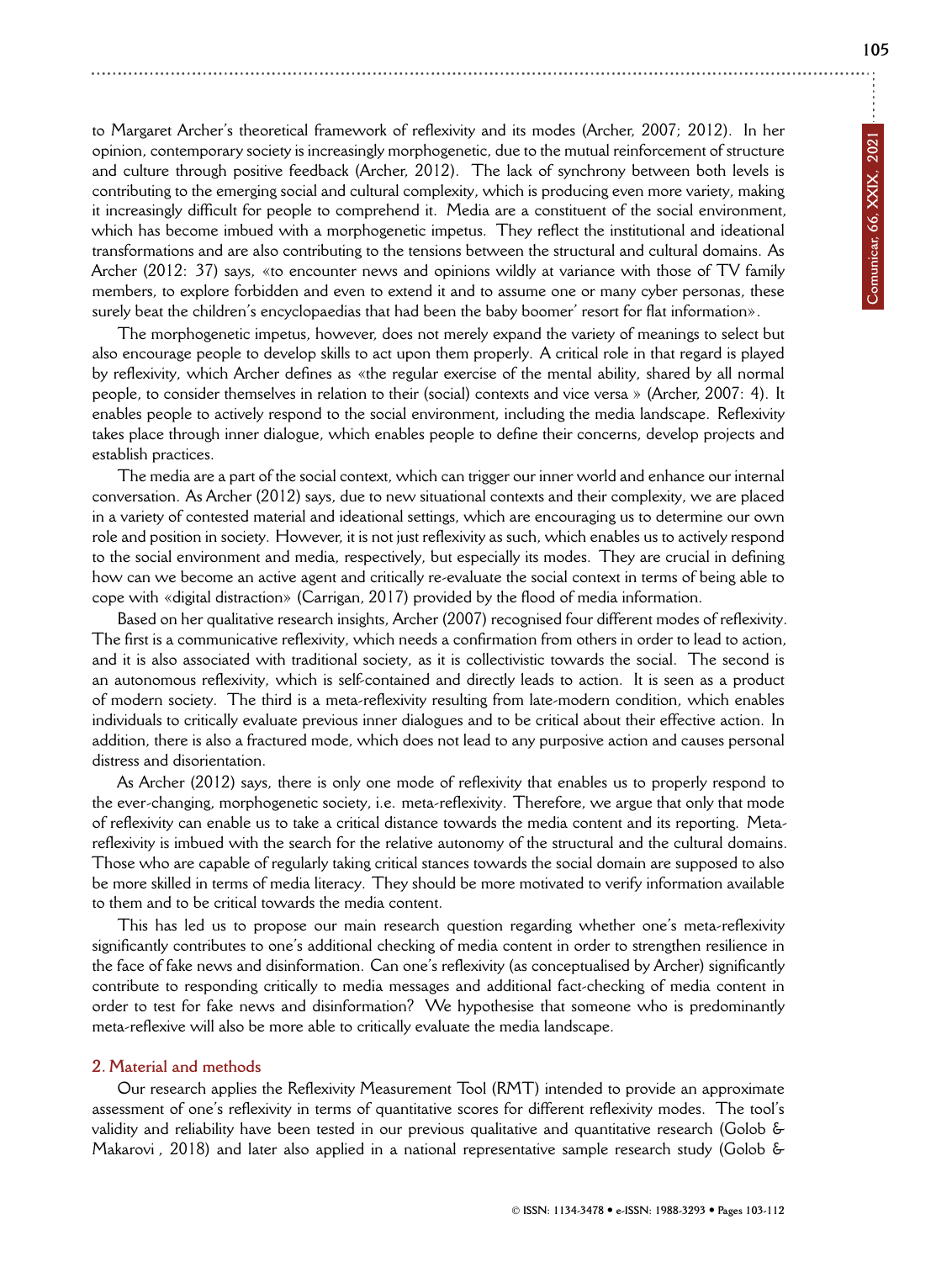**106**

Makarovi, 2019). The first quantitative instrument to measure reflexivity was the Internal Conversation Indicator (ICONI), developed by Archer (2007) based directly on her theory and previous qualitative research. The RMT (Golob & Makarovi, 2018; 2019) applied in this research is the further adaptation of Archer's indicator, after taking into account the critical responses to the original ICONI (Meriton, 2016; Dyke et al., 2012) and the work by Porpora and Shumar (2010). Drawing from ICONI and based on the contribution by Porpora and Shumar (2010), the reflexivity level is measured through the responses to the questions asking: «During the last year, how often did you» about the following items indicating the intensity of internal conversation: plan your future; rehearse what you would say in an important conversation; imagine the best and worst consequences of a major decision; review a conversation that ended badly; clarify thoughts about some issue, person or problem (Porpora & Shumar, 2010).

The reflexivity level is thus the sum of the Likert scale responses to these five items calculated by the following formula:

$$
R = r_1 + r_2 + r_3 + r_4 + r_5 \tag{1}
$$

where the values from to represent the answers to each of the five items above on the Likert scales, with each of them ranging from zero (never) to four (all the time), and *R* indicates the reflexivity level. Reflexivity level *R* as the sum of the Likert scores for all of the five items previously identified by Archer (2007), Porpora and Shumar (2010) thus ranges from zero (no reflexivity) to 20 (full reflexivity).

However, while this measurement of the intensity of persons' internal dialogues provides an indication of the reflexivity level, it tells us nothing about the reflexivity mode. It should thus be combined with an indication of a specific reflexivity mode: for the purpose of our research, this is meta-reflexivity, as we are interested in the connection between this mode and media fact-checking.

Obviously, nobody can be highly meta-reflexive without being highly reflexive: the more reflexive people are, the more intensive their meta-reflexivity can be. This should be seen as a multiplier effect: combining the intensity of internal dialogue (or the reflexivity level *R*) and the meta-reflexive way of thinking (Golob & Makarovi 2018; 2019). Using the RMT, we thus multiply each person's reflexivity level (*R*) with her/his Likert scale responses to the question: «During the last year, how often did you carefully consider the key priorities of your life and why you are doing what you are doing? » (*Lmet*), ranging again from 0 (never) to 4 (all the time):

$$
M_{met} = R \times L_{met} \qquad (2)
$$

The value obtained through this method represents the score for the meta-reflexivity mode (*Mmet*) – ranging from 0 (no meta-reflexivity) to 80 (full meta-reflexivity).

The survey sample used in our research has been drawn from the electronic version of the Slovenian national level phonebook based on random sampling, stratified in terms of all ten Slovenian statistical regions to provide proper regional representation. Eighty per cent of the sample has been drawn from a list of mobile phone users, and 20 per cent from a list of fixed-line phone users.

The survey was conducted on 5-8 March 2018 using the Computer-Aided Telephone Interviews (CATI), by trained interviewers, coordinated by Parsifal SC, LLC, a spin-off company of the School of Advanced Social Studies, Slovenia, specialised in quantitative and qualitative public opinion polls and market research. The obtained national representative sample consists of 715 adults and enables us (in terms of its size and the way it has been selected and post-stratified) to draw statistical inferences regarding the Slovenian national population.

To provide consistency within the obtained sample with the demographic structure of the general population residing in Slovenia, sampling weights were calculated using the raking method (cf. Little, 1993). Based on this, the consistency of the sample with the population was provided in terms of gender, education, settlement type, and age, using the Register-based Census 2011 of the Statistical Office of the Republic of Slovenia (2011). The demographic structure of our sample is presented in Table 1. All [statistical analyses have be](https://doi.org/10.3916/C66-2021-09)en conducted using the Stata software (StataCorp, 2015).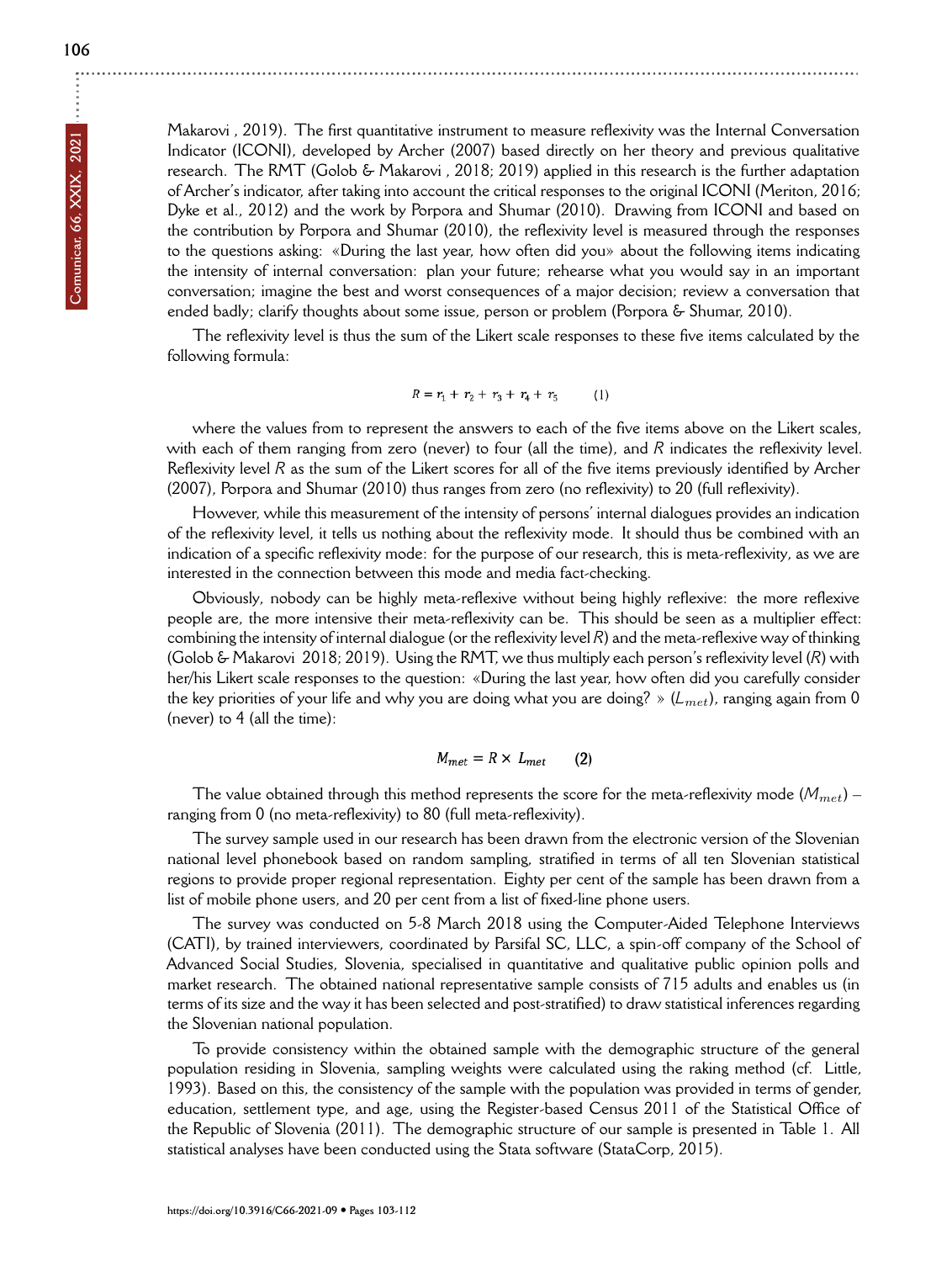**107**

| Table 1. Demographic structure of the sample |                 |      |  |  |
|----------------------------------------------|-----------------|------|--|--|
| Demography                                   | Category        | %    |  |  |
| Gender                                       | Male            | 50.0 |  |  |
|                                              | Female          | 50.0 |  |  |
| Age                                          | 18-34           | 22.3 |  |  |
| $(mean = 49.9)$                              | 35-54           | 38.0 |  |  |
| std. dev. = $16.7$ )                         | $55 -$          | 39.8 |  |  |
| Education                                    | Primary or less | 16.8 |  |  |
|                                              | Vocational      | 24.2 |  |  |
|                                              | Secondary       | 35.6 |  |  |
|                                              | Tertiarv        | 23.4 |  |  |

Note. Golob and Makarovič, 2019; Original survey, own calculations.

#### **3. Results**

First, we have investigated the patterns in terms of exposure to different types of media. The survey respondents were thus asked to evaluate their frequency of using particular types of media on a Likert scale ranging from 1 (never) to 5 (every day). The results presented in Table 2 indicate that TV is still by far the most popular medium, watched by more than 93% of the respondents, while 44% of them watch TV every day. Printed media, in contrast, are the least used: they are never used by more than one third of our respondents and used daily by less than 16% of the respondents. The greatest variety can be observed regarding the web media portals, with one third never using them and more than one quarter using them daily.

| Table 2. Exposure to different media                                                                                                                         |      |                              |                           |                               |  |
|--------------------------------------------------------------------------------------------------------------------------------------------------------------|------|------------------------------|---------------------------|-------------------------------|--|
| Can you please evaluate with a grade<br>from 1 to 5 how often you follow<br>particular media or their content, where 1<br>means never and 5 means every day? | Mean | <b>Standard</b><br>deviation | % of answers<br>1 (never) | % of answers<br>5 (every day) |  |
| TV                                                                                                                                                           | 3.78 | 1.31                         | 6.70                      | 44.08                         |  |
| Radio                                                                                                                                                        | 3.36 | 149                          | 16.32                     | 34.21                         |  |
| Web                                                                                                                                                          | 291  | 1.62                         | 33.01                     | 26.32                         |  |
| Press<br>.<br>.                                                                                                                                              | 2.46 | 1.43                         | 34.70                     | 15.57                         |  |

Note. Original survey, own calculations.

In terms of reflexivity, the survey has indicated a roughly normal distribution of reflexivity levels among the general population, with the mean reflexivity level (*R*) of 10.5 (on the scale from 0 to 20) and the mean meta-reflexivity score (*Mmet*) of 30.8 (on the scale from 0 to 80).

In the survey questionnaire, we verified the participants' active agency in fact-checking by asking the question regarding doubt and additional checking regarding the information found in the media (see the results in Table 3). While some doubt in the media content is expressed by more than 90 per cent of the Slovenian adults, according to our survey, actually checking the content through alternative sources is less common; thus, 55 percent of Slovenian adults never look for an alternative source, even when they have doubts about the accuracy of certain information. Less than 15 percent of the survey respondents claimed that they "often doubt information found in a particular media and check it through an additional source", which can be seen as an only proper level of active agency in terms of fact-checking.

| Table 3. Resilience to the fake news: fact-checking                                                                 |            |  |  |  |
|---------------------------------------------------------------------------------------------------------------------|------------|--|--|--|
| 'How often do you doubt information found in a particular media and then<br>check it through an additional source?' | Percentage |  |  |  |
| Never doubt                                                                                                         | 9.62       |  |  |  |
| Sometimes doubt, never check                                                                                        | 44.44      |  |  |  |
| Sometimes doubt and check                                                                                           | 31.28      |  |  |  |
| Often doubt and check                                                                                               | 14.66      |  |  |  |
| Total                                                                                                               | 100 00     |  |  |  |

Note. Original survey, own calculations

Based on our central research question, we proceeded to check the impact of meta-reflexivity on factchecking, specifically to often being in doubt and checking media information through an additional source. While doing this, however, we also controlled for the effects of other potential factors, namely: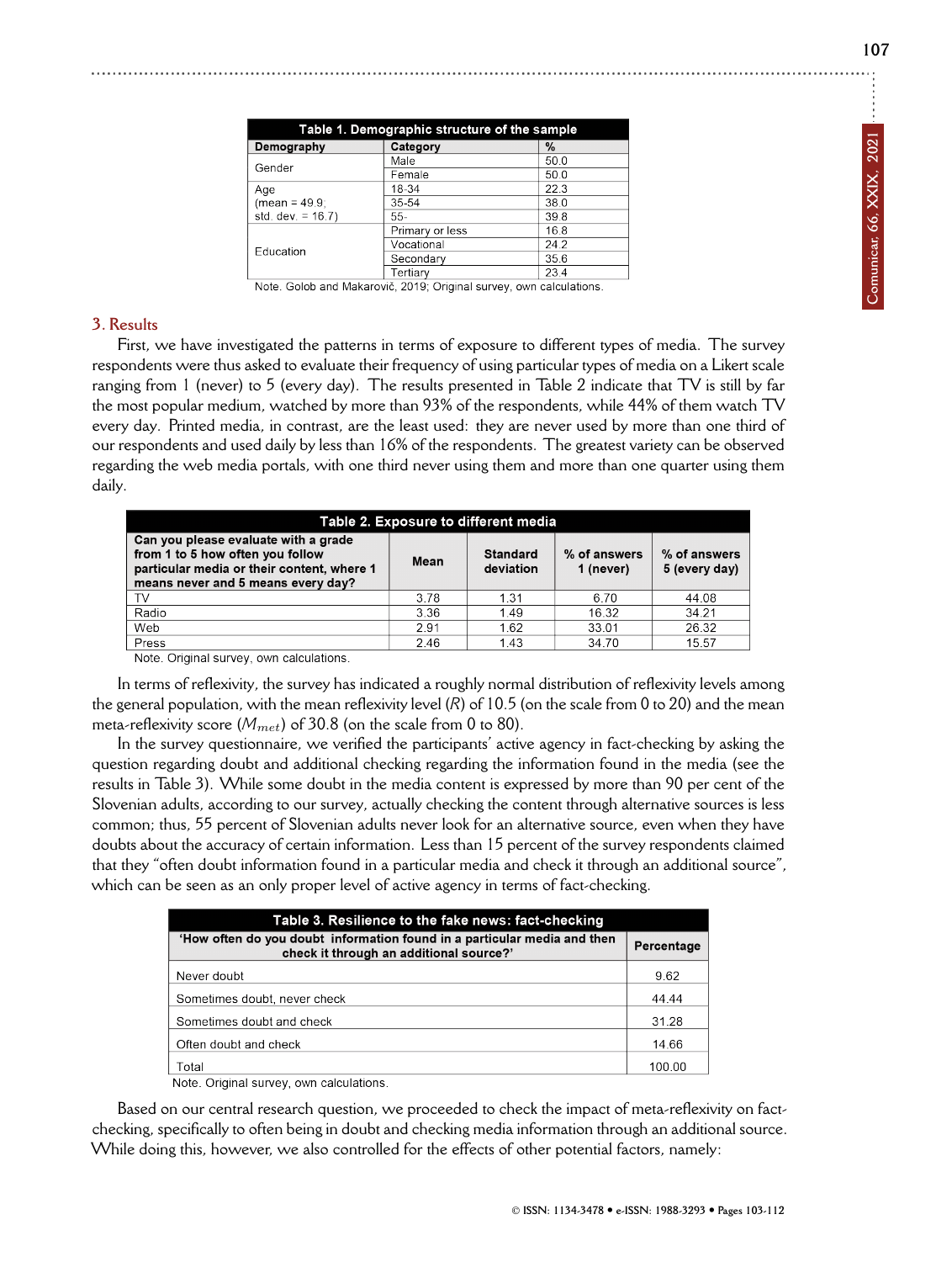1) Individuals' demographic features that also reflect their structural positions, opportunities, and deprivations in terms of gender, educational level, and age.

2) The extent to which the individuals are exposed to a particular type of media, namely TV, radio, daily press, and online sources (all on the scale from 1 to 5).

In addition, we need to consider the potential effects of the demographic features to the media preferences as well as the potential effects of gender, age, and education to meta-reflexivity already highlighted in the previous studies (Caetano, 2015; Akram & Hogan, 2015; Golob & Makarovi, 2019).

This implies the need for an explanatory statistical model that involves not only independent and dependent variables in terms of regression, but a more complex model that also involves a set of potential intervening variables between the exogenous demographic variables and the dependent binary variable, distinguishing those who often doubt and check the media information from the rest. Our study is thus conducted in terms of path analysis with the logit link to the final (binary) dependent variable, approximately indicating the proper level of active agency in terms of frequent doubt and fact-checking of media information (variable FullCheck).

Our final path analysis model, presented in Figure 1, only includes those relations between the variables (in terms of (non-standardised) coefficients) that have turned out to be statistically significant.



Note. Original survey, own calculations

First, we should mention the effects of structural positions in terms of gender (dichotomous variable Female), tertiary education (dichotomous variable TerEdu) and age (variable Age) to individuals' metareflexivity, which is consistent with the findings from previous research (Golob & Makarovi, 2019). While meta-reflexivity decreases with age, with the younger generations being more meta-reflexive, it is higher among women and those with tertiary education.

Age and education also affect media preferences, in terms of how frequently an individual is exposed to a particular type of media. The older people are, the more likely they are to listen to the radio and read the daily press, and the less likely they are to use the online sources. Moreover, people with tertiary education use both the daily press and the web-based media more often, even when controlling for their age. TV, in contrast, seems to be a "universal" medium, unaffected by age, educational level, or gender.

When it comes to the factors directly affecting frequent checking media information through other [sources, an important find](https://doi.org/10.3916/C66-2021-09)ing is which factors *cannot* be confirmed in statistical terms. The media type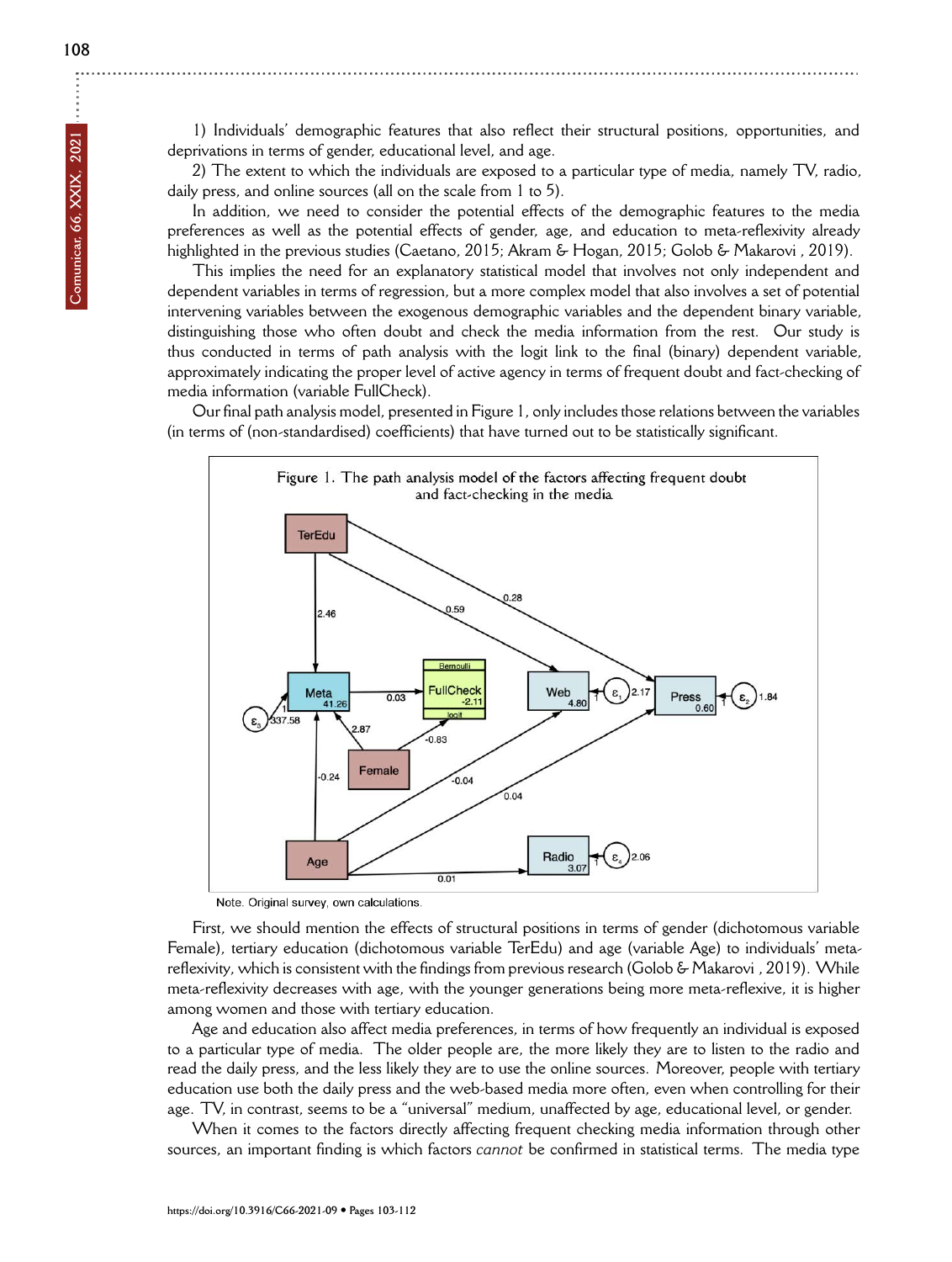turns out to be irrelevant in this regard: the frequency of using a particular media type has no statistically demonstratable effects on checking the accuracy of information in the media. More interestingly, even tertiary education as such has no direct effect on it. Instead of affecting fact-checking in the media directly, tertiary education only functions indirectly, through higher meta-reflexivity: persons with tertiary education are more likely to be meta-reflexive, and persons with higher meta-reflexivity are more likely to check media information frequently. The effect of gender is more ambivalent. While women are more meta-reflexive than men, they are still less likely than men to frequently check the accuracy information in the media.

### **4. Discussion and conclusion**

Information provided by mass media, the stories they tell, and their representations, offer selective information about the world. The media play an essential function of interpretation that helps us to understand, visualise, and value the events, persons or objects that they describe. Due to the rise of digital media, there is a flood of messages conveyed through social media, blogs, sharing networks, social news, and similar. However, it is the lack of accountability, quality, and accuracy assurance tools of the messages that leads to the manipulative uses of communication infrastructures, which is thus further harnessed to produce, circulate, and amplify disinformation on a larger scale than before. One can see that this often occurs in new and unexpected ways, which are still poorly mapped and understood (European Commission, 2018).

A common way of countering the spread and harmful effects of fake news and other forms of disinformation are initiatives that help create resilience among citizens and empower the various actors impacted. Examples include initiatives to influence 'findability', privileging credible content in ranking algorithms, initiatives to identify and document disinformation sources, policies aimed at ensuring an enabling environment for news media and professional journalism, as well as investments in media and information literacy that would build resilience among people (European Commission, 2018). Factchecking has become a necessity in the current digital environment and this vital function aiming at sustaining the credibility of information shared in digital environments can be performed by various stakeholders including independent source and fact-checkers from civil society or interested businesses as well as people, members of the audience themselves.

A growing need for developing resilience to negative phenomena produced by the media landscape, such as disinformation, hate speech, and fake news, has led to growing support of efforts aimed at improving critical thinking and digital media literacy, including training actions and the provision of tools to help users identify disinformation. The goal of such activities is to empower people to make informed decisions and take an active role in society.

It is assumed that media literacy, also relying on critical thinking capabilities of digitally literate individuals, will ensure that the digital information ecosystem can be trustworthy. The Higher-Level Expert Group on Fake News and Disinformation stresses that media literacy is a critical action line as a response to disinformation because it can empower individual users, and mass empowerment of users will lead to greater social resilience against disinformation and perhaps other disorders of the information age (European Commission, 2018).

The purpose of our research has been to test the impact of reflexivity on the critical assessment of media content and the actual fact-checking by the media audience. Based on our research findings, we can see that critical thinking, and consequently also possibilities for media literacy, is tightly interwoven with the reflexive capacities of individuals. Using Archer's modes of reflexivity (Archer, 2007; 2012), it seems that only the specific mode of reflexivity, namely meta-reflexivity, can enable the media audience to take a critical distance towards media messaging and support analysis, evaluation, and reflection of media messages. *According to Archer (2007), meta-reflexive people* are critically reflexive about their own internal conversations and also critical about the prospects of effective action in society.

Our research shows that meta-reflexivity significantly increases the probabilty of consistent factchecking even when one controls for the effects of gender, age and education. Our findings also show that critical thinking and reflexive capacities are unequally distributed among the population. In addition to the effect of age and education, one can notice considerable differences among the population in terms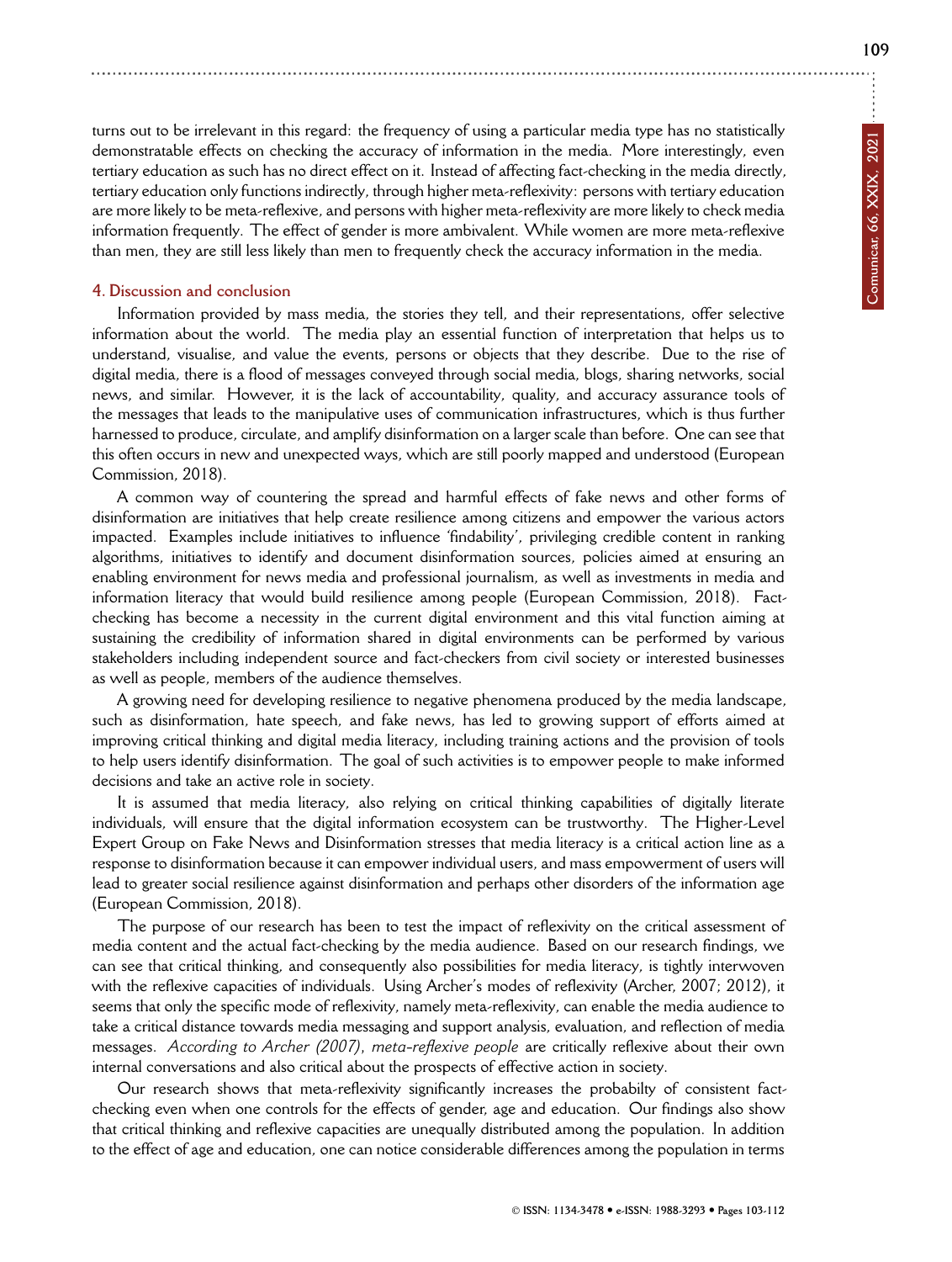of gender, which call for specific education strategies in that field, as those differences are far from being straightforward. While being equipped with higher meta-reflexivity, women's structural deprivation might give them fewer opportunities (perhaps in terms of available time) to make frequent additional checks of media content. Previous ethnographic studies (Gill, 2007) on practices of media use in everyday life have shown that women's viewing of media in domestic spaces has traditionally been more distracted when compared to men. The reason for that can be found in different perceptions of home and domestic life, which have historically different meanings for each gender. Women have often lacked time and motivation to regularly and attentively check media content due to their specific position within the family structure and the expectations and time-demands placed upon them (Gill, 2007). They are also profoundly torn between career and domestic lives.

Recent data have shown that women were found to do 2.6 times the amount of unpaid care and domestic work that men do (UN Women, 2018). This also has a certain impact on their reflexivity modes. Previous studies have seen women as 'reflexivity losers' (McNay, 1999; Adkins, 2003), lacking the positions of 'reflexive authority' (Adkins, 2003; Adams, 2006: 519). Similarly, it has been argued that while women are more often meta-reflexive, they are also more fractured (Golob & Makarovi, 2018). Even in the current expansion of technological devices and internet access, there are still rooted causes of the digital gender divide pointing to inherent biases in socio-cultural norms (OECD, 2018a; OECD, 2018b; Hilbert, 2011; Cooper, 2006). Our findings, similar to many recent research on gender equality and media (see for example Prendes-Espinosa et al., 2020; Regueira et al., 2020; García-Ramos et al., 2020) indicate the promotion of gender equality and women's empowerment through the media and its integration into processes of media education can reduce gender inequality.

Meta-reflexivity has become a dominant mode reflecting the individuals' responses to the rising morphogenetic impetus of structural and cultural domain (Archer, 2012; Golob & Makarovi, 2018). However, (meta-)reflexivity is about asking questions and developing a critical stance but it does not guarantee actual fact-checking action. Thus, the active agency of the media fact-checking, in contrast, remains much scarcer. This is consistent with the fact that our path analysis model only explains seven per cent of the total variance of the dependent variable. Besides, as indicated by our research –meta-reflexivity itself is unevenly distributed among the population– with lower reflexivity scores among the elderly and the less educated. Therefore, we claim that meta-reflexivity is essential for the fact-checking but it is not sufficient to deal with all the problems of fake news and other forms of disinformation.

Consequently, we see that current educational efforts to develop the cognitive, emotional, and social competences needed to navigate digital media reality, with core competences being the ability to use, the ability to analyse, evaluate and reflect on the media messages, and the ability to create and focus on creative problem solving, may not be enough for individuals to take actual action themselves. So, when dealing with the problem of fake news and disinformation, it is important to further support organised professional fact-checkers in addition to cultivating critical thinking and acting as a result of it. Offering transparent and ethically guided plural fact-checking services to people and educating them on their use may have a more significant impact on building resilience towards fake news and disinformation compared to the expectation that masses of meta-reflective people are empowered enough to deal with fake news and disinformation autonomously.

It is essential to motivate civic organisations and the media industry to increase online transparency and protect citizens, to strengthen their ability to detect and expose disinformation. Online platforms, advertisers and the media industry have a crucial role to play in amplifying, targeting, and spreading disinformation messages of malicious actors, and their cooperaton with professional independent factcheckers and researchers can detect and flag disinformation and make fact-checkers content more visible to the audiences. Their services should be easy to use in order not to exclude large parts of the population that do not have the knowledge, skills, or time to participate in the quest for the truth in digital messages.

In such circumstances, there is a need to include contents in media education courses, with the aim of creating not just a critical thinking process but also action in the form of a habit of fact-checking and using fact-checking services. Both formal educational systems as well as informal training should strongly support [individuals to be critical u](https://doi.org/10.3916/C66-2021-09)sers of digital sevices themselves, conscious of digital media circumstances in a

**110**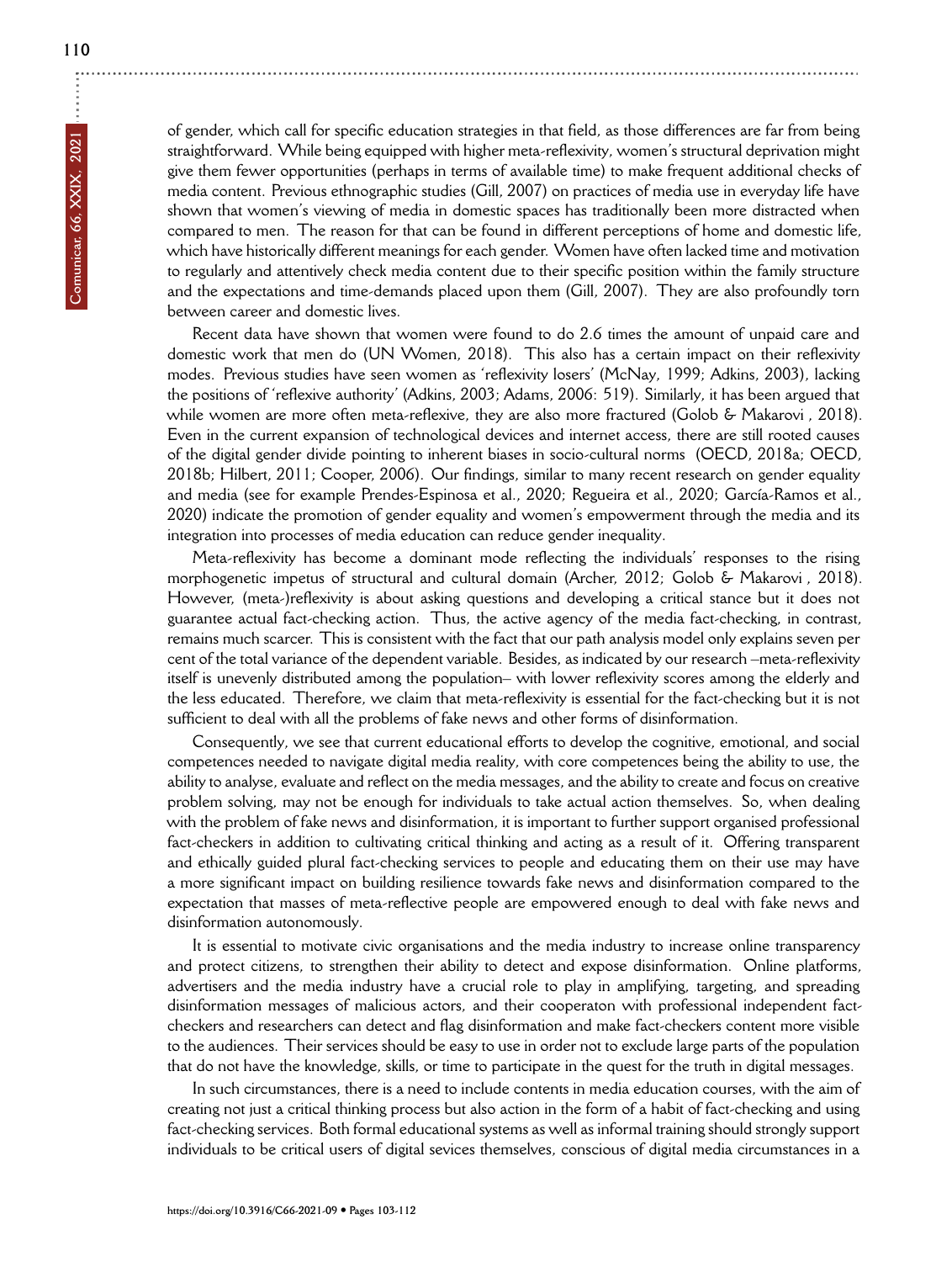post-truth world (Peters et al., 2018), but also raise the awareness of the critical role that professional factcheckers play in society, present their services to users, and deliver concrete know-how on how to use them. As fake news and disinformation affect everyone, educational activities targeting very diverse groups of people (considering various digital divides according to age, gender, education or social circumstances) may have a greater impact, if they are tailored to the particular needs and circumstances of a specific group and delivered in a timely manner. Obviously, the exact effects of such actions are beyond the scope of this study and would clearly require further research.

The media landscape changes very quickly, so educational efforts should follow at a similar pace. When developing media education courses and training, especially with activities aiming at fostering reflexivity and critical thinking skills, the research results of our survey can be utilised. When considering demographic factors affecting meta-reflexivity, we have found that meta-reflexivity decreases with age. Younger generations are more meta-reflexive, as are women and those with tertiary education. Persons with tertiary education are more likely to be meta-reflexive, and persons with higher meta-reflexivity are more likely to check media information frequently. While women are more meta-reflexive than men, they are still less likely than men to frequently check for the accuracy of information. However, our results also show that meta-reflexivity does not automatically create the active responses from individuals. People that develop critical thinking skills may even develop fractured reflexivity: internal conversations that cannot lead to purposeful courses of action but only intensify personal distress and disorientation. Further research on factors determining reflexivity and action in digital environment and integration of such knowledge into media education projects of various stakeholders (schools, training centres, civil society, parents) is required to meaningfully support people to develop the media literacy skills needed for socially smart and beneficial ways of using media.

#### **Funding Agency**

Data collection process and the preparation of this paper was supported by Slovenian Research Agency, in the framework of Infrastructure program of the Faculty of Media - Collecting, Managing and Archiving Data on Media Literacy (Ref. I0-0045) and in the framework of the research project Ref. J5-1788 Advancing social and environmental sustainability: Exploring and predicting responsibl[e behavior in Slovenia.](https://doi.org/10.1177/003803850663672)

#### **[References](https://doi.org/10.1111/j.1467-954x.2005.00531.x)**

Adams, M. (2006). Hybridizing habitus and reflexi[vity: towards an understanding of contemp](https://doi.org/10.1111/1468-4446.12150)orary identity? *Sociology*, *40*(3), 511-528. https://doi.org/10.1177/003803850663672 Adkins, L. (2004). Reflexivity: Freedom or habit of gender? *The Sociological Review*, *52*(2\_suppl), 191-210. [https://doi.org/10.1111/j.1467-954x.2005.005](https://doi.org/10.1017/CBO9780511618932)31.x Akram, S., & Hogan, A. (2015). On reflexivity and the conduct of the self in everyday life: Reflections on Bourdieu and Archer. *[The British Journal of Sociology](https://doi.org/10.1017/CBO9781139108058)*, *66*(4), 605-625. https://doi.org/10.1111/1468-4446.12150 Archer, M. (2007). *Making our way through the world: Human reflexivity and social mobility*. Cambridge University Press. https://doi.org/10.1017/[CBO9780511618932](https://bit.ly/2ZHCJJh) Archer, M. (2012). *The reflexive imperative in late modernity*. Cambridge University Press. https://doi.org/10.1017/CBO9781139108058 Barclay, A.D. (2018). *[Fake News, propaganda and plain o](https://doi.org/10.1177/1368431014549684)ld lies: How to find trustworthy information in the digital age*. Rowmand & Littelfield. https://bit.ly/2ZHCJJh Buckingham, D. (2003). *Media education: Literacy, learning and [contemporary culture](https://doi.org/10.1007/978-3-319-49469-2_8)*. Polity Press. https://bit.ly/2O8E0md Caetano, A. (2015). Defining personal reflexivity: A critical reading of Archer's approach. *European Journal of Social Theory*, *18*(1), 60-75. [https://doi.org/10.1177/13684310145](https://doi.org/10.1111/j.1365-2729.2006.00185.x)49684 Carrigan, M. (2017). Flourishing or fragmenting amidst variety: And the digitalization of archive. In M. Archer (Ed.), *Morphogenesis and Human Flourishing* (pp. 163-183). Springer. https://doi.org/10.1007/978-3-319-49469-2\_8 Cooper, J. (2006). The digital divide: The special case of gender. *[Journal of Computer Assisted Lea](https://doi.org/10.1080/01425692.2012.686895)rning*, *22*(5), 320-334. https://doi.org/10.1111/j.1365-2729.2006.00185.x Depaulo, M.B. (2018). *The psychology of lying and detecting lies*. CreateSpace Independent [Publishing Platform.](https://bit.ly/396MJxO) Dyke, M., Johnston, B., & Fuller, A. (2012). Approaches to reflexivity: Navigating educational and career pathways. *British Journal of Sociology of Education*, *33*(6), 831-848. htt[ps://doi.org/10.1080/01425692.2012](https://doi.org/10.3916/c63-2020-02).686895 European Commission (Ed.) (2018). *The multi-dim[ensional approach to dis](https://bit.ly/2OGn0UG)information: Report of the Independend High Level Group on Fake News and Online Disinformation*. Publications Office of the European Union. https://bit.ly/396MJxO García-Ramos, F., Zurian, F., & Núñez-Gómez, P. (2020). Gender studies in Communication Degrees. [Los estudios de género en los Grados de Comunicación]. *Comunicar*, *63*, 21-30. https://doi.org/10.3916/c63-2020-02 Gill, R. (2007). *Gender and the media*. Polity Press. https://bit.ly/2OGn0UG